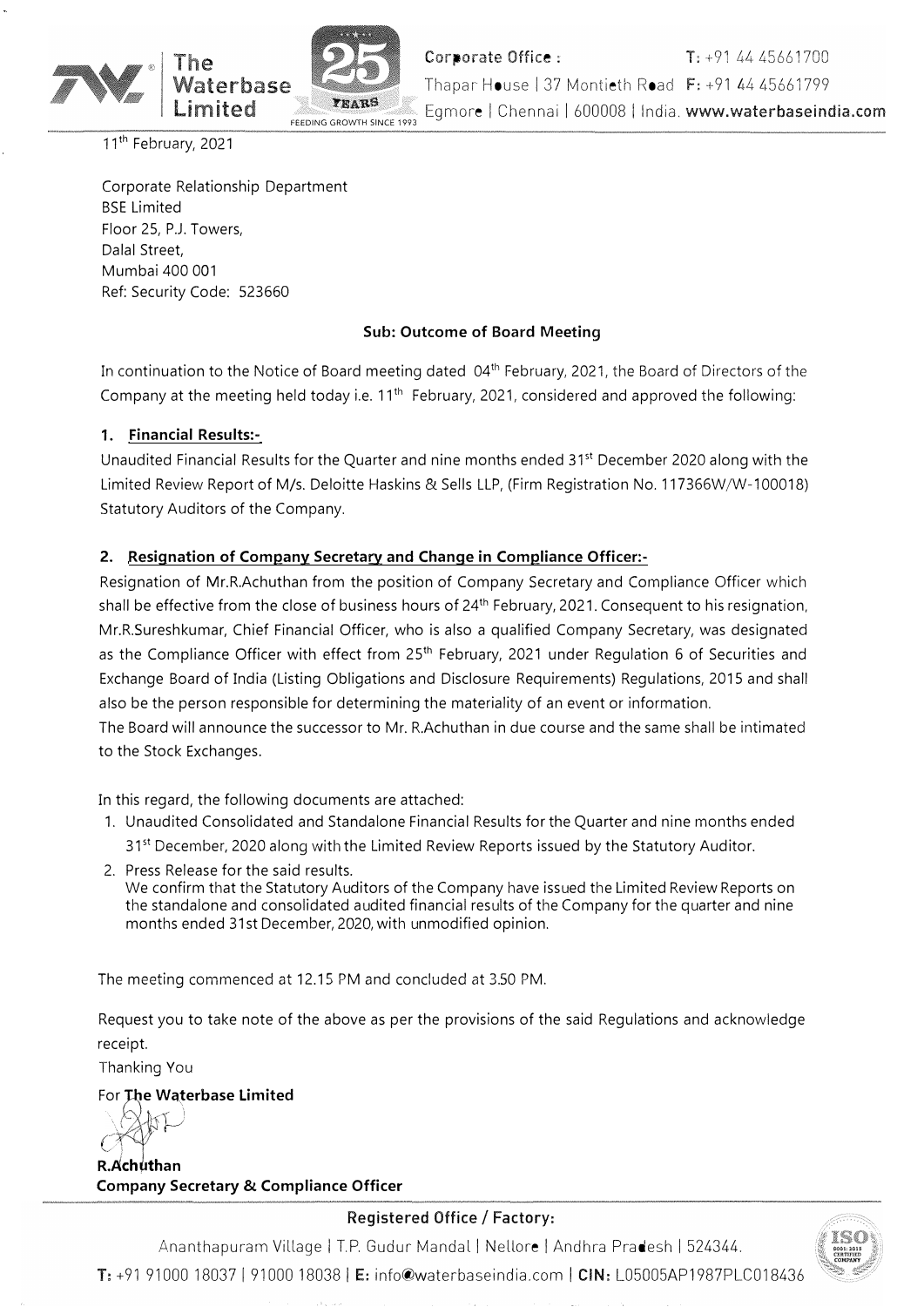| THE WATERBASE LIMITED<br>CIN: L05005AP1987PLC018436<br>Registered Office: Ananthapuram Village, Nellore, Andhra Pradesh - 524 344 |                                                                                         |                        |                      |                     |                       |                  |                 |  |  |  |  |  |
|-----------------------------------------------------------------------------------------------------------------------------------|-----------------------------------------------------------------------------------------|------------------------|----------------------|---------------------|-----------------------|------------------|-----------------|--|--|--|--|--|
| STATEMENT OF UNAUDITED STANDALONE FINANCIAL RESULTS FOR THE QUARTER AND NINE MONTHS ENDED DECEMBER 31, 2020                       |                                                                                         |                        |                      |                     |                       |                  |                 |  |  |  |  |  |
| (Rs. in Lakhs)                                                                                                                    |                                                                                         |                        |                      |                     |                       |                  |                 |  |  |  |  |  |
|                                                                                                                                   | <b>Anti-Months Sides</b><br><b>Official Andrew</b>                                      |                        |                      |                     |                       |                  |                 |  |  |  |  |  |
|                                                                                                                                   |                                                                                         |                        |                      |                     |                       |                  | ikaiseiten      |  |  |  |  |  |
|                                                                                                                                   | SND Louisian                                                                            | <b>DIRIRI</b> YA       | 200808-0705          | 03931200            | <b>REGIONAL AND A</b> | <u>Pichart</u> h | <b>REGISTER</b> |  |  |  |  |  |
|                                                                                                                                   |                                                                                         | <b>Section</b> Control | <b>Senandical Co</b> | <b>MARTING ROLL</b> | ente font e           | en francosk      | ana a           |  |  |  |  |  |
|                                                                                                                                   |                                                                                         |                        |                      |                     |                       |                  |                 |  |  |  |  |  |
|                                                                                                                                   | Revenue from operations                                                                 | 3,591.59               | 6,780.16             | 6,219.87            | 16.656.53             | 27,503.13        | 32,243.22       |  |  |  |  |  |
| Ħ                                                                                                                                 | Other income                                                                            | 73.71                  | 50.70                | 24.56               | 146,87                | 197.21           | 237.22          |  |  |  |  |  |
| $\overline{\mathbf{m}}$                                                                                                           | Total income (I+II)                                                                     | 3,665.30               | 6,830.86             | 6,244.43            | 16.803,40             | 27,700.34        | 32,480.44       |  |  |  |  |  |
| $\overline{N}$                                                                                                                    | Expenses                                                                                |                        |                      |                     |                       |                  |                 |  |  |  |  |  |
|                                                                                                                                   | Cost of materials consumed                                                              | 1,876.55               | 4,765.29             | 3.772.10            | 10,344.96             | 16,870.57        | 20.343.62       |  |  |  |  |  |
|                                                                                                                                   | Purchases of stock-in-trade                                                             | 40.56                  | 248.53               | 66.12               | 365,20                | 149.20           | 220.31          |  |  |  |  |  |
|                                                                                                                                   | Changes in inventories of finished goods, work-in-progress, stock-in-trade & Biological | 395.94                 | (509.71)             | 714.34              | 227.94                | 2,479.95         | 2,139.19        |  |  |  |  |  |
|                                                                                                                                   | assets                                                                                  |                        |                      |                     |                       |                  |                 |  |  |  |  |  |
|                                                                                                                                   | Employee benefits expense                                                               | 492.50                 | 491.77               | 547.09              | 1,478.81              | 1,559.39         | 2,112.37        |  |  |  |  |  |
|                                                                                                                                   | Finance costs                                                                           | 20.14                  | 0.12                 | 57.63               | 96.66                 | 220.29           | 262.02          |  |  |  |  |  |
|                                                                                                                                   | Depreciation and amortization expenses                                                  | 176.36                 | 191.83               | 174.59              | 546.11                | 548.13           | 714.19          |  |  |  |  |  |
|                                                                                                                                   | Other expenses                                                                          | 759.76                 | 1,054.67             | 811.48              | 2,591.45              | 3.045.28         | 4,200.15        |  |  |  |  |  |
|                                                                                                                                   | Total expenses                                                                          | 3,761.81               | 6,242.50             | 6.143.35            | 15,651.13             | 24,872.81        | 29.991.85       |  |  |  |  |  |
| v                                                                                                                                 | Profit / (loss) before tax (III-IV)                                                     | (96.51)                | 588.36               | 101.08              | 1.152.27              | 2.827.53         | 2,488.59        |  |  |  |  |  |
| V1                                                                                                                                | Tax expense:                                                                            |                        |                      |                     |                       |                  |                 |  |  |  |  |  |
|                                                                                                                                   | (a) Current tax                                                                         |                        |                      |                     |                       |                  |                 |  |  |  |  |  |
|                                                                                                                                   | In respect of current year                                                              | (30.93)                | 282.90               | 53.61               | 551.67                | 761.37           | 728.07          |  |  |  |  |  |
|                                                                                                                                   | (b) Deferred tax                                                                        | 2.98                   | (128.44)             | (25.73)             | (255.26)              | (37.43)          | (93.36)         |  |  |  |  |  |
|                                                                                                                                   | Total tax expense                                                                       | (27.95)                | 154.46               | 27.88               | 296.41                | 723.94           | 634.71          |  |  |  |  |  |
| VII                                                                                                                               | Profit / (loss) for the period (V-VI)                                                   | (68.56)                | 433.90               | 73.20               | 855.86                | 2,103.59         | 1,853.88        |  |  |  |  |  |
| VIII                                                                                                                              | Other comprehensive income                                                              |                        |                      |                     |                       |                  |                 |  |  |  |  |  |
|                                                                                                                                   | (a) items that will not be reclassified to profit or loss                               | (6.22)                 | (6.23)               | 2.68                | (18.67)               | 8.05             | (24.89)         |  |  |  |  |  |
|                                                                                                                                   | (b) Income tax relating to items that will not be reclassified to profit or loss        | 1.57                   | 1.56                 | (0.67)              | 4.70                  | (2.02)           | 6.26            |  |  |  |  |  |
| IX                                                                                                                                | Total comprehensive income / (loss) for the period (VII+VIII)                           | (73.21)                | 429.23               | 75.21               | 841.89                | 2,109.62         | 1,835.25        |  |  |  |  |  |
| x                                                                                                                                 | Paid-up equity share capital (Face value: Rs. 10 per share)                             | 4,142.68               | 4,142.68             | 4,142.68            | 4,142.68              | 4,142.68         | 4.142.68        |  |  |  |  |  |
| $\overline{x}$                                                                                                                    | Other equity                                                                            |                        | $\ddot{\phantom{0}}$ |                     |                       |                  | 14,245.77       |  |  |  |  |  |
| XII                                                                                                                               | Earnings per equity share (of Rs. 10 each) - not annualised (in Rs.):                   |                        |                      |                     |                       |                  |                 |  |  |  |  |  |
|                                                                                                                                   | (a) Basic                                                                               | (0.17)                 | 1.05                 | 0.18                | 2.07                  | 5.08             | 4.48            |  |  |  |  |  |
|                                                                                                                                   | (b) Diluted                                                                             | (0.17)                 | 1.05                 | 0.18                | 2.07                  | 5.08             | 4.48            |  |  |  |  |  |

Notes:

a) There is only one reportable segment namely Manufacture & Sale of Shrimp Aquaculture products as envisaged in Ind AS - 108 on 'Operating Segments' and information pertaining to segment is not applicable for the chief op

b) In view of the seasonal nature of Aquaculture Industry, the financial results of the quarter are not indicative of full year performance.

c) The Financial resulst were reviewed by the Audit Committee and approved by the Board of Directors of the Company at its meeting held on February 11, 2021.

 $\bar{\phantom{a}}$ 

d) The Code on Social Security, 2020 ('Code') relating to employee benefits during employment and post-employment benefits received Presidential assent in September 2020. The Code has been published in the Gazette الصورة the Code becomes effective.

e) This Statement is as per Regulation 33 of the SEBI (listing Obligations and Disclosure Requirements) Regulations, 2015.

f) The Company continues to manufacture and supply Shrimp aquaculture products, being considered as essential items, in the current unprecedented COVID• 19 pandemic. The outbreak of COVID• 19 pandemic and the resulting lockdown across the world has affected the Company's operations for the quarter and nine months ended December 31, 2020. Accordingly, the Company has considered the possible effects that may result for the quarte results. The Company will continue to closely monitor any material changes to future economic conditions. The impact on our future business would depend on future developments that cannot be reliably predicted at this stage.

Place: New Delhi

Date: February 11, 2021

By order of the Board

Alge

Vikramaditya Mohan Thapar Chairman DIN · *0003096i*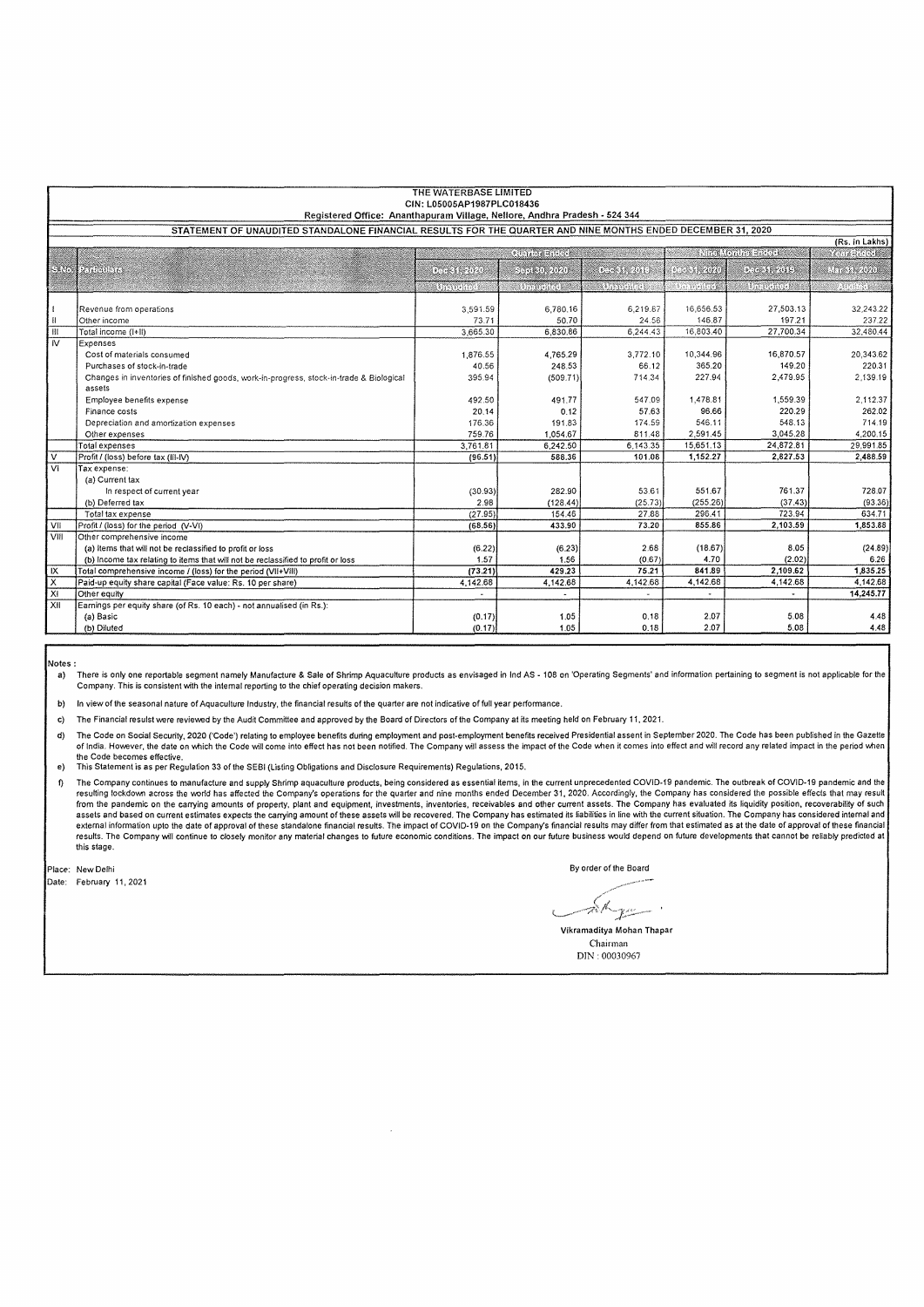# Deloitte Haskins & Sells LLP

Chartered Accountants 13th & 14th Floor Building-Omega Bengal Intelligent Park Block-EP & GP, Sector-V Salt Lake Electronics Complex Kolkata-700 091

Tel: +91 336 61211000 Fax: +91 336 6121 1001

**INDEPENDENT AUDITOR'S REVIEW REPORT ON REVIEW OF INTERIM** STANDALONE **FINANCIAL RESULTS** 

#### **TO THE BOARD OF DIRECTORS OF THE WATERBASE LIMITED**

- 1. We have reviewed the accompanying Statement of Standalone Unaudited Financial Results of **THE WATERBASE LIMITED** ("the Company"), for the quarter and nine months ended December 31, 2020 ("the Statement"), being submitted by the Company pursuant to the requirement of Regulation 33 of the SEBI (Listing Obligations and Disclosure Requirements) Regulations, 2015, as amended.
- 2. This Statement, which is the responsibility of the Company's Management and approved by the Company's Board of Directors, has been prepared in accordance with the recognition and measurement principles laid down in the Indian Accounting Standard 34 "Interim Financial Reporting" ("Ind AS 34"), prescribed under Section 133 of the Companies Act, 2013 read with relevant rules issued thereunder and other accounting principles generally accepted in India. Our responsibility is to express a conclusion on the Statement based on our review.
- 3. We conducted our review of the Statement in accordance with the Standard on Review Engagements (SRE) 2410 'Review of Interim Financial Information Performed by the Independent Auditor of the Entity', issued by the Institute of Chartered Accountants of India (!CAI). **A** review of interim financial information consists of making inquiries, primarily of the Company's personnel responsible for financial and accounting matters and applying analytical and other review procedures. A review is substantially less in scope than an audit conducted in accordance with Standards on Auditing specified under section 143(10) of the Companies Act, 2013 and consequently does not enable us to obtain assurance that we would become aware of all significant matters that might be identified in an audit. Accordingly, we do not express an audit opinion.
- 4. Based on our review conducted as stated in paragraph 3 above, nothing has come to our attention that causes us to believe that the accompanying Statement, prepared in accordance with the recognition and measurement principles laid down in the aforesaid Indian Accounting Standard and other accounting principles generally accepted in India, has not disclosed the information required to be disclosed in terms of Regulation 33 of the SEBI (Listing Obligations and Disclosure Requirements) Regulations, 2015, as amended, including the manner in which it is to be disclosed, or that it contains any material misstatement.

#### For **Deloitte Haskins** & **Sells LLP**

Chartered Accountants (Firm's Registration No. 117366W/W-100018)

> ABHIJIT Digitally signed by BANDYOP BANDYOPADHYAY ADHYAY Date: 2021.02.11

#### **Abhijit Bandyopadhyay**

Partner (Membership No. 054785) UDIN: 21054785AAAAAW8788

Kolkata, February 11, 2021

Regd. Ottice: Indiabulls Finance Centre, Tower 3, 27th-32nd Floor, Senapati Bapat Marg, Elphinstone Road (West), Mumbai-400 013,<br>Mahacarkta Maharashtra, India. (LLP Identification No. AAB-8737)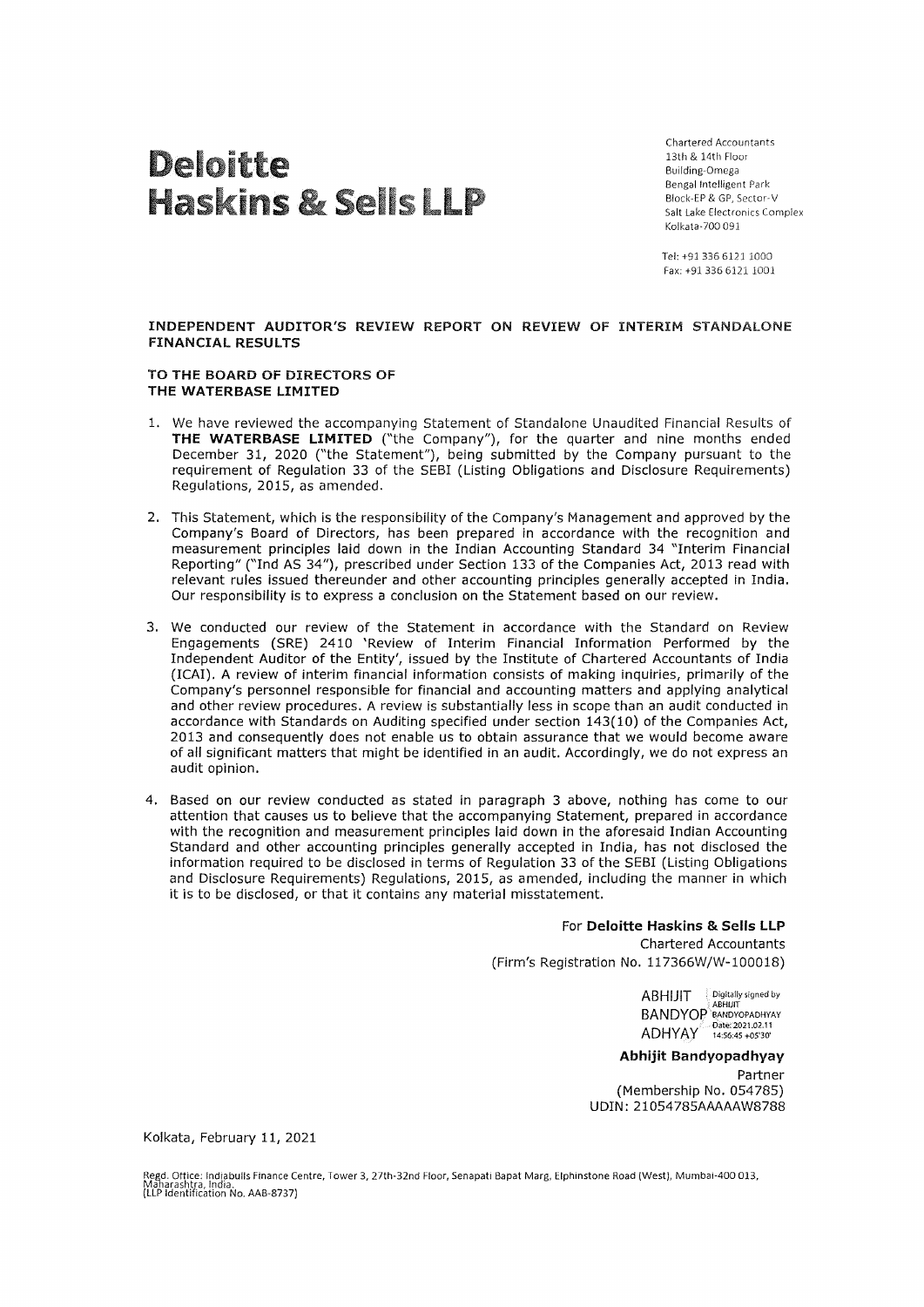| THE WATERBASE LIMITED<br>CIN: L05005AP1987PLC018436                                                           |                                                                                                   |                                                    |                  |                    |                 |  |  |  |  |  |  |  |
|---------------------------------------------------------------------------------------------------------------|---------------------------------------------------------------------------------------------------|----------------------------------------------------|------------------|--------------------|-----------------|--|--|--|--|--|--|--|
| Registered Office: Ananthapuram Village, Nellore, Andhra Pradesh - 524 344                                    |                                                                                                   |                                                    |                  |                    |                 |  |  |  |  |  |  |  |
| STATEMENT OF UNAUDITED CONSOLIDATED FINANCIAL RESULTS FOR THE QUARTER AND NINE MONTHS ENDED DECEMBER 31, 2020 |                                                                                                   |                                                    |                  |                    |                 |  |  |  |  |  |  |  |
| (Rs. in Lakhs)                                                                                                |                                                                                                   |                                                    |                  |                    |                 |  |  |  |  |  |  |  |
|                                                                                                               |                                                                                                   | ាមអង្គោងពីអីអី<br>ាកាល សារណ៍ទ<br><b>Year Study</b> |                  |                    |                 |  |  |  |  |  |  |  |
| $-1.65$                                                                                                       | <b>Padanetes</b>                                                                                  | <b>ORANDON</b>                                     | - STORIC ADA     | <b>DEE 《红 2020</b> | MET 351-2020    |  |  |  |  |  |  |  |
|                                                                                                               |                                                                                                   |                                                    |                  | <b>BRATCUZE</b>    |                 |  |  |  |  |  |  |  |
|                                                                                                               |                                                                                                   | in an Ira                                          | <b>Meuclical</b> |                    | <b>FAMILIAE</b> |  |  |  |  |  |  |  |
|                                                                                                               | Revenue from operations                                                                           | 3,591.59                                           | 6,780.16         | 16,656.53          | 32,243.22       |  |  |  |  |  |  |  |
| $\ $                                                                                                          | Other income                                                                                      | 73.71                                              | 50.70            | 146.87             | 237.22          |  |  |  |  |  |  |  |
| Ш                                                                                                             | Total income (I+II)                                                                               | 3.665.30                                           | 6,830.86         | 16,803.40          | 32,480.44       |  |  |  |  |  |  |  |
| $\overline{N}$                                                                                                | Expenses                                                                                          |                                                    |                  |                    |                 |  |  |  |  |  |  |  |
|                                                                                                               | Cost of materials consumed                                                                        | 1,876.55                                           | 4,765.29         | 10,344.96          | 20,343.62       |  |  |  |  |  |  |  |
|                                                                                                               | Purchases of stock-in-trade                                                                       | 40.56                                              | 248.53           | 365.20             | 220.31          |  |  |  |  |  |  |  |
|                                                                                                               | Changes in inventories of finished goods, work-in-progress, stock-in-trade & Biological<br>assets | 395.94                                             | (509.71)         | 227.94             | 2,139.19        |  |  |  |  |  |  |  |
|                                                                                                               | Employee benefits expense                                                                         | 492.50                                             | 491.77           | 1,478.81           | 2.112.37        |  |  |  |  |  |  |  |
|                                                                                                               | Finance costs                                                                                     | 20.14                                              | 0.12             | 96.66              | 262.02          |  |  |  |  |  |  |  |
|                                                                                                               | Depreciation and amortization expenses                                                            | 176.36                                             | 191.83           | 546.11             | 714.19          |  |  |  |  |  |  |  |
|                                                                                                               | Other expenses                                                                                    | 759.83                                             | 1,055.03         | 2,592.06           | 4,204.97        |  |  |  |  |  |  |  |
|                                                                                                               | <b>Total expenses</b>                                                                             | 3,761.88                                           | 6,242.86         | 15,651.74          | 29,996.67       |  |  |  |  |  |  |  |
| $\overline{\mathtt{v}}$                                                                                       | Profit / (loss) before tax (III-IV)                                                               | (96.58)                                            | 588.00           | 1,151.66           | 2,483.77        |  |  |  |  |  |  |  |
| $\overline{\text{VI}}$                                                                                        | Tax expense:                                                                                      |                                                    |                  |                    |                 |  |  |  |  |  |  |  |
|                                                                                                               | (a) Current tax                                                                                   |                                                    |                  |                    |                 |  |  |  |  |  |  |  |
|                                                                                                               | In respect of current year                                                                        | (30.93)                                            | 282.90           | 551.67             | 728.07          |  |  |  |  |  |  |  |
|                                                                                                               | (b) Deferred tax                                                                                  | 2.98                                               | (128.44)         | (255.26)           | (93.36)         |  |  |  |  |  |  |  |
|                                                                                                               | Total tax expense                                                                                 | (27.95)                                            | 154.46           | 296.41             | 634.71          |  |  |  |  |  |  |  |
| VII                                                                                                           | Profit / (loss) for the period (V-VI)                                                             | (68.63)                                            | 433.54           | 855.25             | 1,849.06        |  |  |  |  |  |  |  |
| VIII                                                                                                          | Other comprehensive income                                                                        |                                                    |                  |                    |                 |  |  |  |  |  |  |  |
|                                                                                                               | (a) Items that will not be reclassified to profit or loss                                         | (6.22)                                             | (6.23)           | (18.67)            | (24.89)         |  |  |  |  |  |  |  |
|                                                                                                               | (b) Income tax relating to items that will not be reclassified to profit or loss                  | 1.57                                               | 1.56             | 4.70               | 6.26            |  |  |  |  |  |  |  |
| IX                                                                                                            | Total comprehensive income / (loss) for the period (VII+VIII)                                     | (73.28)                                            | 428.87           | 841.28             | 1,830.43        |  |  |  |  |  |  |  |
| $\overline{\mathsf{x}}$                                                                                       | Paid-up equity share capital (Face value: Rs. 10 per share)                                       | 4,142.68                                           | 4,142.68         | 4 142.68           | 4,142.68        |  |  |  |  |  |  |  |
| $\overline{X}$                                                                                                | Other equity                                                                                      | $\omega$                                           | ÷.               |                    | 14,240.95       |  |  |  |  |  |  |  |
| XII                                                                                                           | Earnings per equity share (of Rs. 10 each) - not annualised (in Rs.):                             |                                                    |                  |                    |                 |  |  |  |  |  |  |  |
|                                                                                                               | (a) Basic                                                                                         | (0.17)                                             | 1.05             | 2.06               | 4.46            |  |  |  |  |  |  |  |
|                                                                                                               | (b) Diluted                                                                                       | (0.17)                                             | 1.05             | 2.06               | 4.46            |  |  |  |  |  |  |  |

**Notes:** 

a) There is only one reportable segment namely Manufacture & Sale of Shrimp Aquaculture products as envisaged in Ind AS - 108 on 'Operating Segments' and information pertaining to seament is not applicable for the Group. This is consistent with the internal reporting to the chief operating decision makers.

b) In view of the seasonal nature of Aquaculture Industry, the financial results of the quarter are not indicative of full year performance.

c) The Financial results were reviewed by the Audit Committee and approved by the Board of Directors of the Group at its meeting held on February 11, 2021.

d) This is the fourth quarter of preparation of consolidated financial statements pursuant to acquisition of controlling stake in Saatatya Vistaar Oorja Bengaluru Private Limited during the quarter ended March 31, 2020 by the Parent Company, hence comparative figures for the corresponding previous quarter and nine months ended December 31, 2019 have not been presented

e) The Code on Social Security, 2020 ('Code') relating to employee benefits during employment and post-employment benefits received Presidential assent in September 2020. The Code has been published in the Gazette of India. However, the date on which the Code will come into effect has not been notified. The Group will assess the impact of the Code when it comes into effect and will record any related impact in the period when the Code becomes effective.

f) This Statement is as per Regulation 33 of the SEBI (Listing Obligations and Disclosure Requirements) Regulations, 2015.

g) The Group continues to manufacture and supply Shrimp aquaculture products, being considered as essential items, in the current unprecedented COVID-19 pandemic. The outbreak of COVID-19 pandemic and the resulting lockdown across the wortd has affected the Group's operations for the quarter and nine months ended December 31, 2020. Accordingly, the Group has considered the possible effects that may result from the pandemic on the carrying amounts of property, plant and equipment, investments, inventories, receivables and other current assets. The Group has evaluated its liquidity position, recoverability of such assets and based on current estimates expects the carrying amount of these assets will be recovered. The Group has estimated its liabilities in line with the current situation, The Group has considered internal and external information upto the date of approval of these consolidated financial results. The impact of COVID-19 on the Group's financial results may differ from that estimated as at the date of approval of these financial results. The Group will continue to closely monitor any material changes to future economic conditions, The impact on our future business would depend on future developments that cannot be reliably predicted at this stage.

Place: New Delhi

Date: February 11, 2021

By order of the Board

.,,,..--~·,.,-·~---"-

*1...--~<;~J.::.:---*

**Vikramaditya Mohan Thapar**  Chairman DIN : 00030967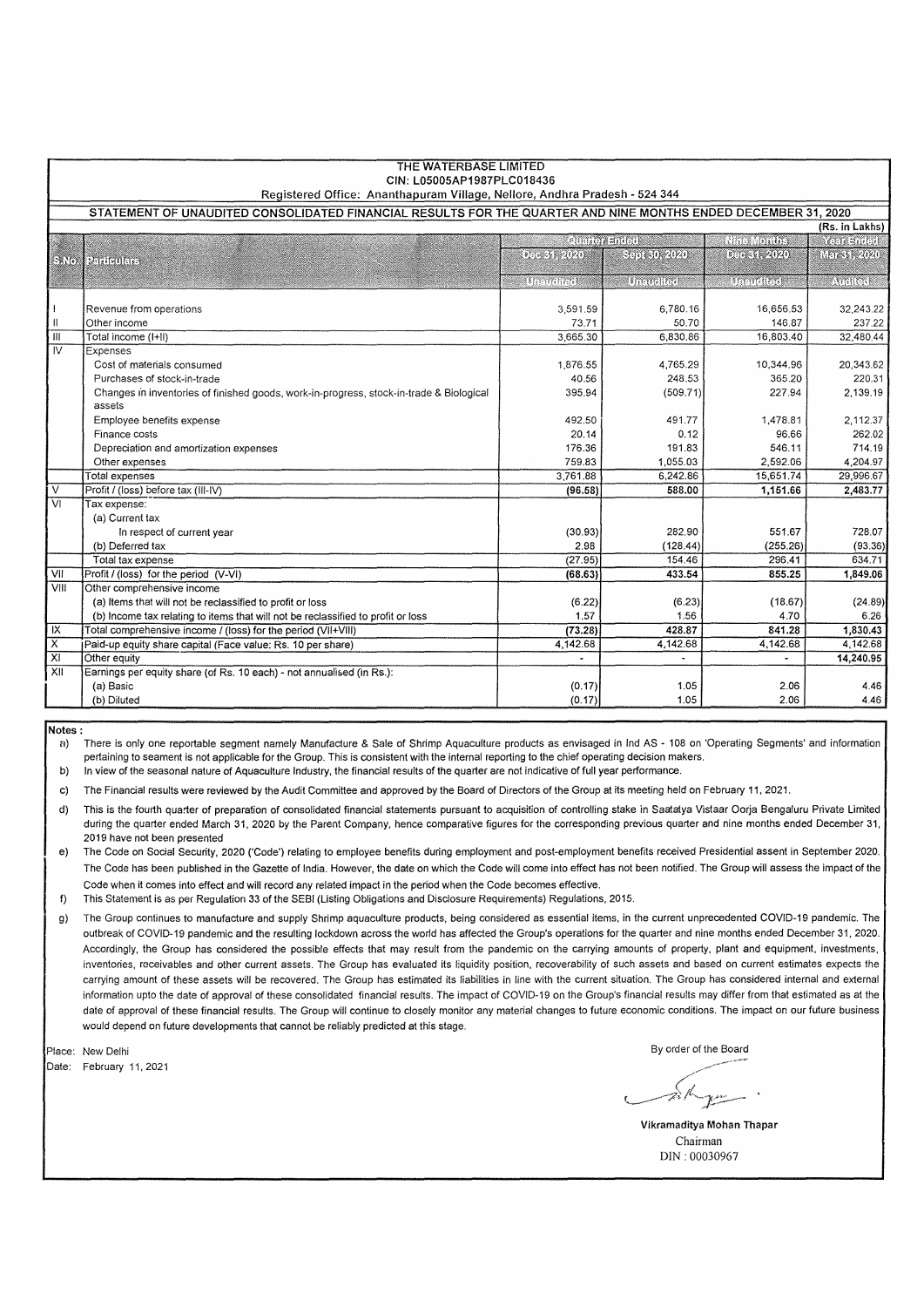# Deloitte Haskins & Sells LLP

Chartered Accountants 13th & 14th Floor Building-Omega Bengal Intelligent Park Block-EP & GP, Sector-V Salt Lake Electronics Complex Kolkata-700 091

Tel: +91 336 61211000 Fax: +91 336 6121 1001

#### **INDEPENDENT AUDITOR'S REVIEW REPORT ON REVIEW OF INTERIM CONSOLIDATED FINANCIAL RESULTS**

#### **TO THE BOARD OF DIRECTORS OF THE WATERBASE LIMITED**

- 1. We have reviewed the accompanying Statement of Consolidated Unaudited Financial Results of **THE WATERBASE LIMITED** ("the Parent") and its subsidiary (the Parent and its subsidiary together referred to as "the Group"), for the quarter and nine months ended December 31, 2020 ("the Statement") being submitted by the Parent pursuant to the requirement of Regulation 33 of the SEBI (Listing Obligations and Disclosure Requirements) Regulations, 2015, as amended.
- 2. This Statement, which is the responsibility of the Parent's Management and approved by the Parent's Board of Directors, has been prepared in accordance with the recognition and measurement principles laid down in the Indian Accounting Standard 34 "Interim Financial Reporting" ("Ind AS 34"), prescribed under Section 133 of the Companies Act, 2013 read with relevant rules issued thereunder and other accounting principles generally accepted in India. Our responsibility is to express a conclusion on the Statement based on our review.
- 3. We conducted our review of the Statement in accordance with the Standard on Review Engagements (SRE) 2410 "Review of Interim Financial Information Performed by the Independent Auditor of the Entity", issued by the Institute of Chartered Accountants of India (!CAI). A review of interim financial information consists of making inquiries, primarily of Parent's personnel responsible for financial and accounting matters, and applying analytical and other review procedures. A review is substantially less in scope than an audit conducted in accordance with Standards on Auditing specified under Section 143(10) of the Companies Act, 2013 and consequently does not enable us to obtain assurance that we would become aware of all significant matters that might be identified in an audit. Accordingly, we do not express an audit opinion.
- 4. The Statement includes the results of
	- a. The Waterbase Limited Parent Company and
	- b. Saatatya Vistaar Oorja Bengaluru Private Limited Subsidiary Company.
- 5. Based on our review conducted and procedures performed as stated in paragraph 3 above, nothing has come to our attention that causes us to believe that the accompanying Statement, prepared in accordance with the recognition and measurement principles laid down in the aforesaid Indian Accounting Standard and other accounting principles generally accepted in India, has not disclosed the information required to be disclosed in terms of Regulation 33 of the SEBI (Listing Obligations and Disclosure Requirements) Regulations, 2015, as amended, including the manner in which it is to be disclosed, or that it contains any material misstatement.
- 6. The consolidated unaudited financial results includes the interim financial results of 1 (one) subsidiary which have not been reviewed by their auditors, whose interim financial results reflect total assets of Rs. 1.01 Lakhs as at December 31, 2020 and, total revenues of Rs. Nil and Rs. Nil for the quarter and Nine months ended December 31, 2020 respectively, total net loss after tax of Rs. 0.07 Lakhs and Rs. 0.61 Lakhs for the quarter and Nine months ended December 31, 2020 respectively and total comprehensive loss of Rs. 0.07 Lakhs and Rs. 0.61 Lakhs for the quarter and Nine months ended December 31, 2020 respectively and net cash flows of Rs. Nil for the Nine months ended December 31, 2020 as considered in the Statement.

~tar~~~i~~.'rnddfabulls Finance Centre, Tower 3, 27th-32nd Floor, Senapati Bapat Marg, Elphinstone Road (West), Mumbai-400 013, (LLP Identification No. AAB-8737)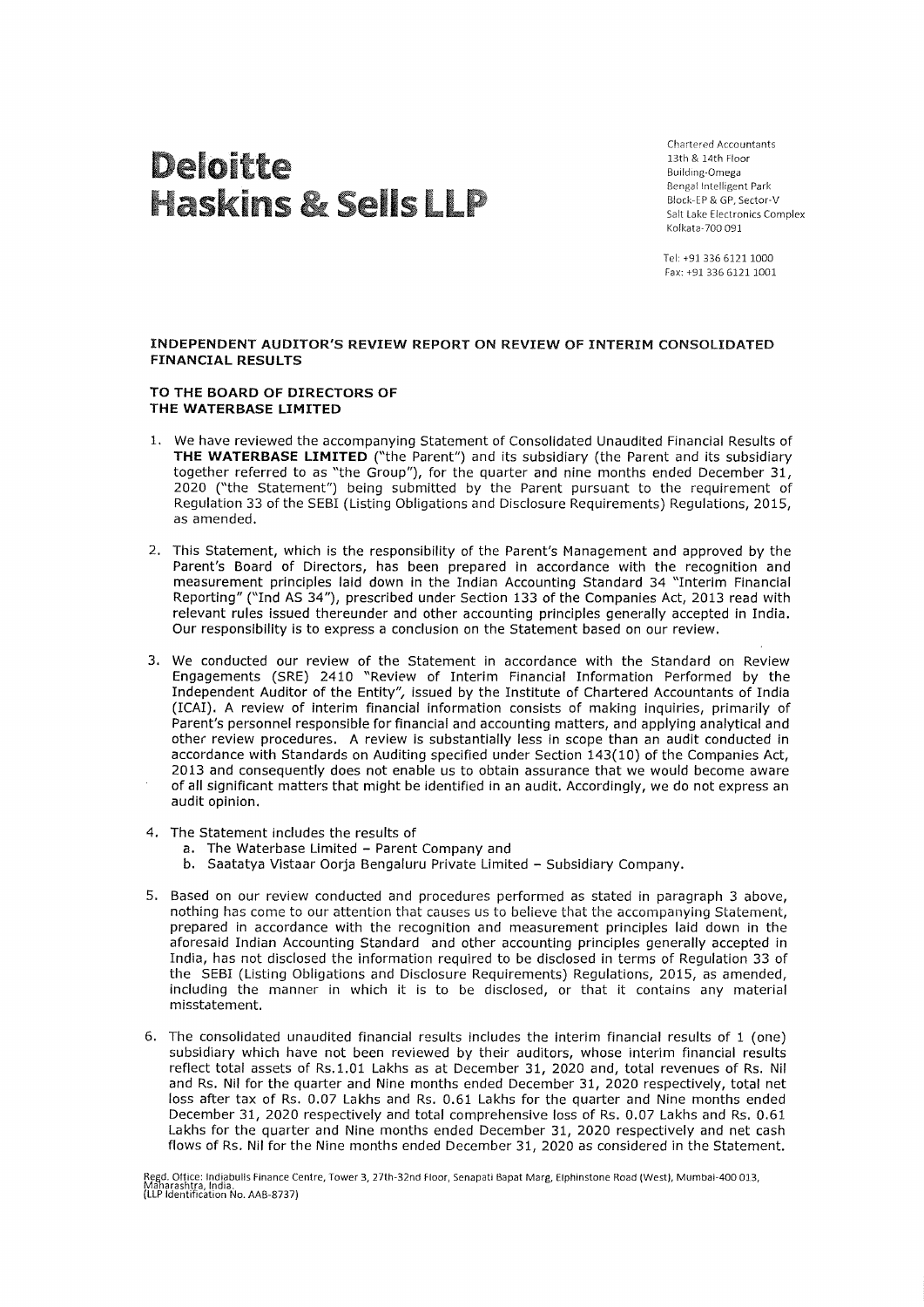### **Deloitte Haskins & Sells LLP**

According to the information and explanations given to us by the Management, these interim financial results are not material to the Group.

Our Conclusion on the Statement is not modified in respect of our reliance on the interim financial information certified by the Management.

> For **Deloitte Haskins & Sells LLP**  Chartered Accountants (Firm's Registration No. 117366W/W-100018)

> > $ABH$ IJIT  $\qquad \qquad$   $^{Digitally\, signed\, by}_{ARH\, IT}$ BANDYOPA BANDYOPADHYAY DHYAY Date: 2021.02.11

**Abhijit Bandyopadhyay**  Partner (Membership No. 054785) **UDIN:** 21054785AAAAAX3679

 $\cdot$ 

Kolkata, February 11, 2021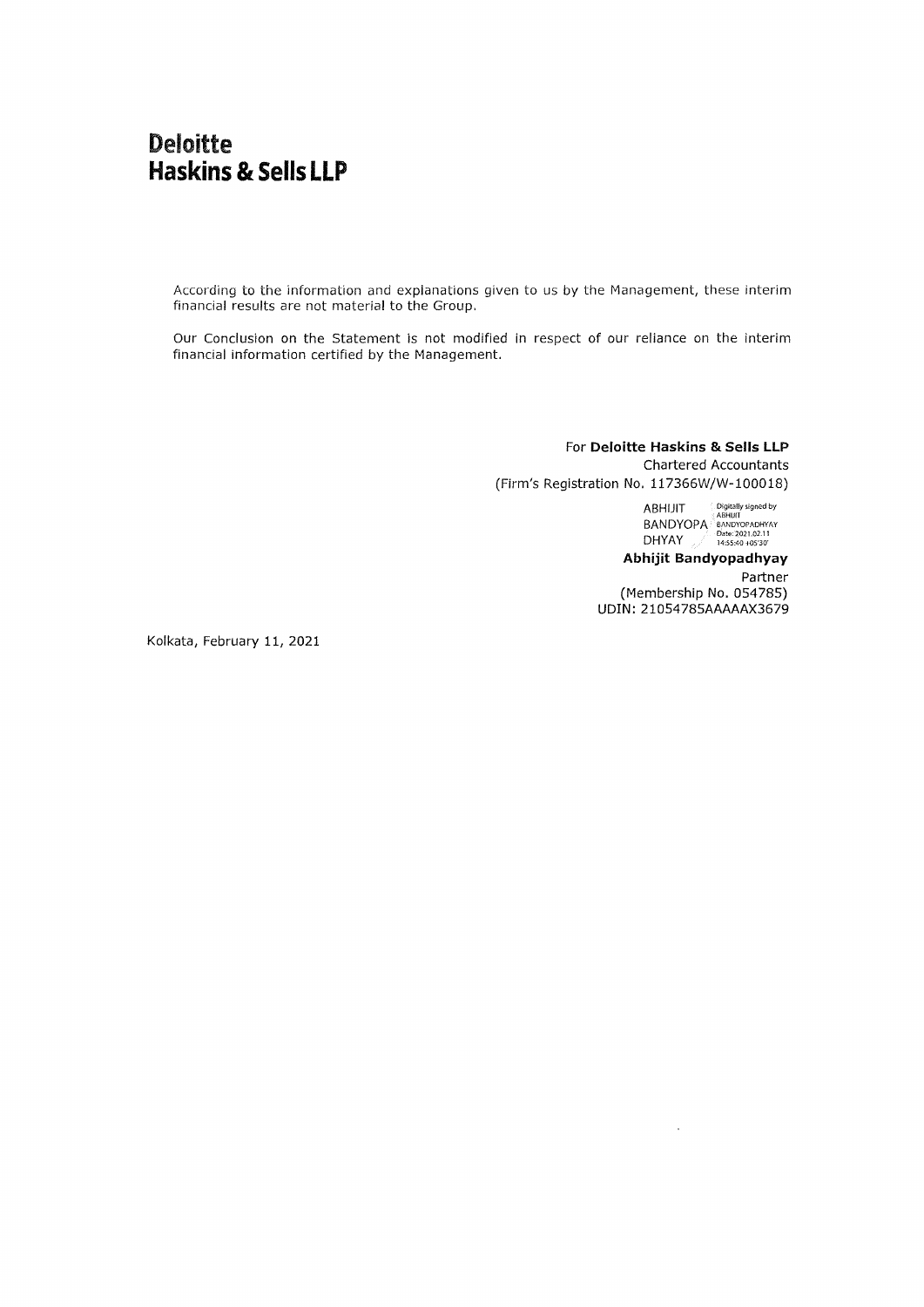

## **Q3 FY21** - **INVESTOR COMMUNICATION**

## The Waterbase limited announces Q3 FY21 Results

*Implements stringent credit controls to transform revenue model* 

- *Unseasonal rains and disease impact revenues in feeds and hatchery*  - *Farm care products business delivers a resilient performance*
- Expect a recovery in FY22 amidst steady farm gate prices and strong underlying demand

# **Financial Highlights** - **Q3 FY21**  r----------------------------------------7

- I extended Total Income of Rs. 36.65 crore 1
	- Loss before Tax of Rs. 0.96 crore
	- Loss after tax of Rs.  $0.68$  crore

**Chennai, February 11, 2021:** The Waterbase Ltd. (TWL), pioneer in the Indian Aquaculture Industry with integrated offerings of hatcheries, shrimp feed and farmcare products supported by shrimp processing capacities has announced its financial results for the quarter ended December 31, 2020.

# **CEO's message**

**Commenting on the results, Mr. Ramakanth V. Akula, CEO said,** *"We are in the midst of a transformation program that is focused on enhancing the quality of revenues. By working closely with trade partners we aim to move away from predominantly credit sales into a revenue model with greater focus on cash and carry sales. This is being undertaken in a measured manner and we now have one-fourth of revenues on cash-and carry basis within 3 quarters of implementation of this program. As anticipated, the tighter credit terms have impacted the revenue performance which was already subdued due to a constrained macro-environment. However, the longer-term benefits of the transformation will substantially outweigh the near-term pain. We have witnessed an improved financial position on a year on year basis, despite the disruption due to COV/0-* **19.** 

*The winter crop of FY21 was impacted by unseasonal rains and flooding in Andhra Pradesh as well as sporadic incidences of disease. The impact of these developments has spilled over to the hatchery business too. The combination of tighter credit controls and the external challenges has impacted revenues in Q3. Profitability has been impacted too as lower revenues have not sufficiently absorbed overheads. The silver lining for the year till date has been the resilient performance of the farmcare business.*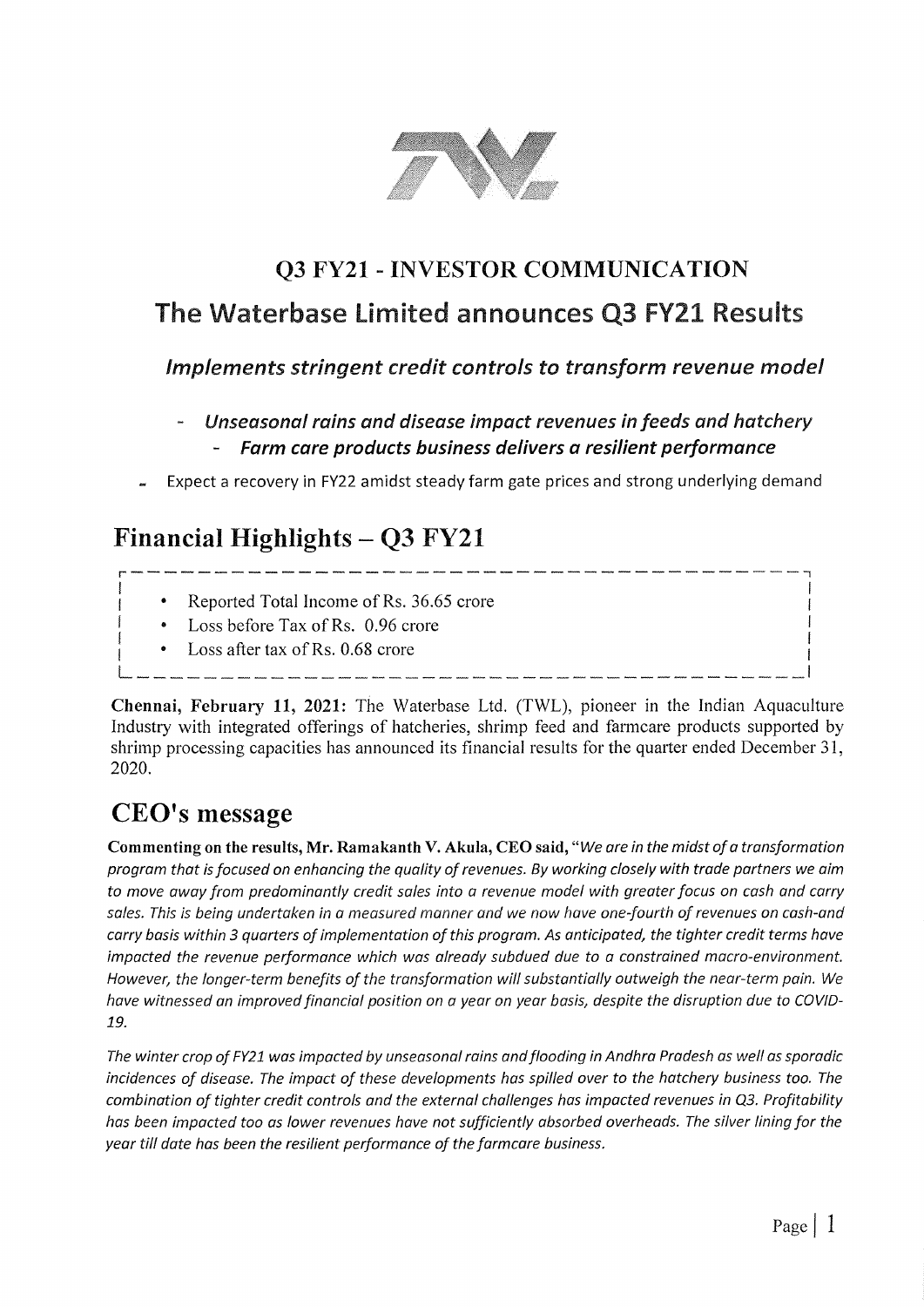

*Developments in recent months have enabled us to witness the fairly inelastic nature of shrimp consumption globally as out-of-home consumption was rapidly replaced by sales at grocery and retail stores. Industry fundamentals remain robust as key importing countries are expected to require higher volumes of shrimp in the forthcoming year. As a preferred supplier with substantial market share, India is well placed to meet the rising demand. Local farmgate prices are stable and the farming community is focused towards the upcoming season. As a result, we remain cautiously optimistic around the outlook for the business.* "

# Other Highlights

- Business operations during the quarter were impacted by external factors ranging from outbreak of White spot syndrome virus (WSSV}, excess rain and a cyclone in Andhra Pradesh leading to inundation of Shrimp farms. Farm gate prices though have remained largely steady on account of shortage of inventory. Further, the Company's tighter credit policy has impacted sales velocity during the quarter. The Company has successfully increased the share of cash and carry sales to ~2s% at present and is committed to increasing the share substantially in upcoming years.
- Shrimp exports are likely to have decline during the year amidst demand and supply chain disruption following the outbreak of Covid-19 pandemic. Performance of HORECA (major segment} was severely disrupted during the year following reduction in out-of-home consumption. While demand for ready-to-cook product picked up meaningfully, retail demand constitutes a small proportion of the overall pie.

- ENDS -

# About The Waterbase Limited:

Registered Office: Ananthapuram Village, Nellore - 524 344, Andhra Pradesh CIN: L05005AP1987PLC018436

The Waterbase Ltd. (TWL) is one of India's leading aquaculture companies.TWL operates its Shrimp Feed Mills and processing plant near Nellore in Andhra Pradesh. Its processing plant is. FDA and BAP approved, EU Listed and HACCP Certified. The Company offers farmcare products under the 'Baylife' brand and has also recently commissioned Phase 1 of its Vannamei hatchery.

Promoted by the Karam Chand Thapar Group, TWL owns several popular brands of shrimp feed that are of high quality, freshness, appropriate calorific value and rich in nutrients. Its shrimp feed brands enjoy strong acceptance in the shrimp farming community in India. Over the last two decades, the Company has played a key role in spreading scientific shrimp farming in India and has provided training and support in farming techniques to several thousands of farmers across the Country. The Company's R&D efforts are focused on enhancing the quality and efficiency of feeds to meet differing farming requirements of aqua culturists.

TWL is listed on the Bombay Stock Exchange of India.